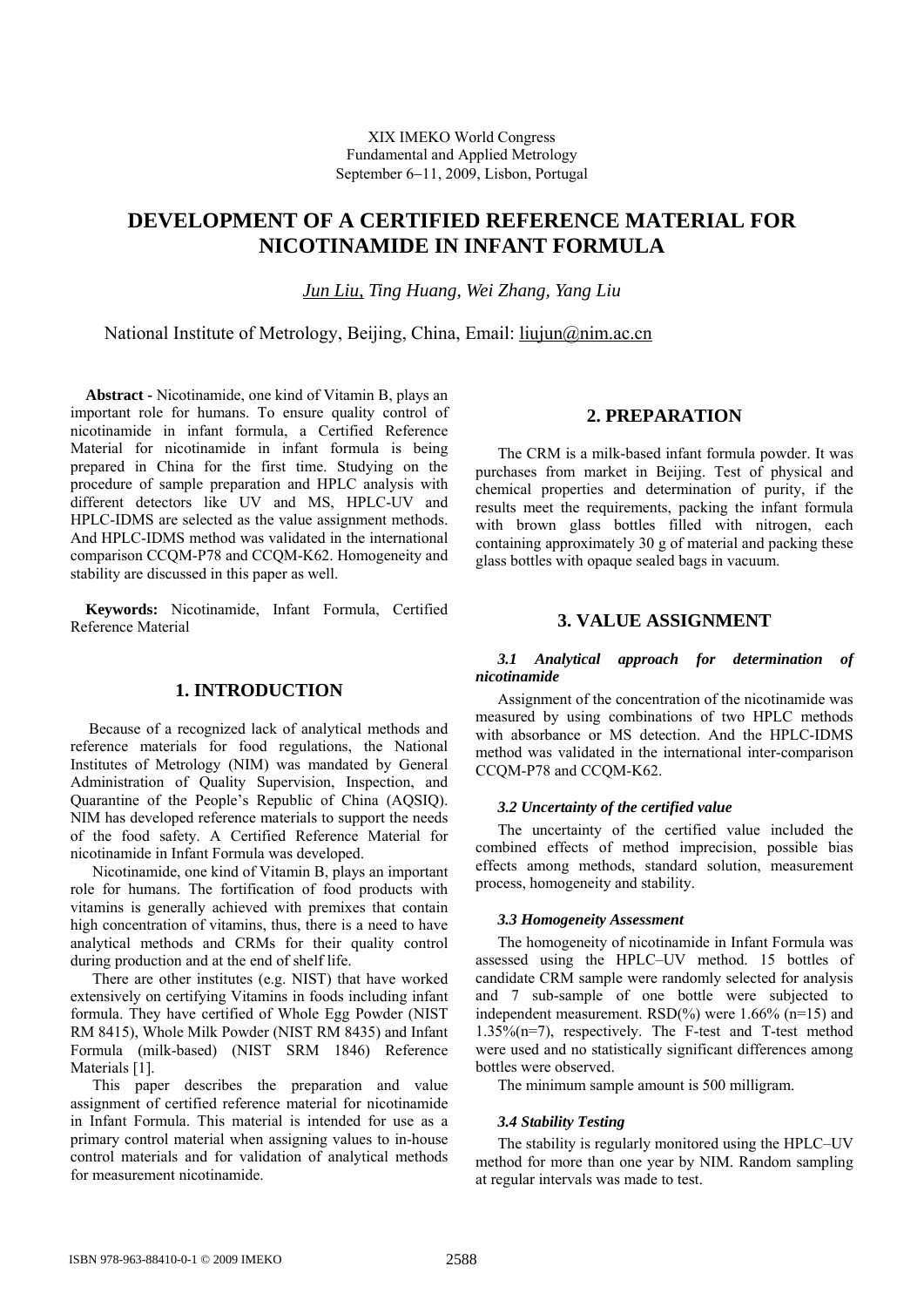### **4. ANALYSIS**

NIM analysis of nicotinamide in Infant Formula was measured by using combinations of two HPLC methods with absorbance or MS detection. Calibrants were prepared gravimetrically, at levels intended to approximate the levels of the nicotinamide in the Infant Formula.

#### *4.1 Sample preparation*

For each method, two 2.0g test portions from each of bottles were diluted in hot ultra pure water (60 ◦C). After cooling, the solution was sonicated for 10 min, and the pH was adjusted to  $1.7\pm0.1$  by addition of aqueous HCl (5) mol/L), waiting for 2 min, the pH was adjusted to  $4.5\pm0.1$ by addition of aqueous NaOH (5 mol/L), then the solution was transferred to a 50mL amber volumetric flask and pure water was added to the mark. The solution was filtered through a 0.45 μm syringe filter before the LC-analysis.

Samples were diluted with a water solution of D4-nicotinamide (internal standard) for HPLC–IDMS analysis. Two levels were used.

Low level: nicotinamide: D4-nicotinamide is about 0.9:1(2.4 μg/g:2.6 μg/g);

High level: nicotinamide: D4-nicotinamide is about  $1.1:1(2.8 \text{ µg/g}:2.6 \text{ µg/g}).$ 

#### *4.2 HPLC with absorbance detection, method 1*

An isocratic HPLC method with  $1:2:7(V/V)$  water containing 91g/L 1-Octanesulfonic acid sodium salt monohydrate ( $pH=2.6$ ) :iso-propanol: methanol as mobile phase and a Inertsil ODS-SP C18 column  $(5 \mu \text{ m})$  particle size, 4.6×250 i.d.mm; DIKMA) was used for HPLC–UV determination of nicotinamide at room temperature;. The flow rate was 1.0 mL min−1, The separation was monitored at  $\lambda = 261$  nm. A typical separation is shown in Fig. 1.



Fig. 1. HPLC-UV chromatograms of nicotinamide in Infant Formula sample

#### *HPLC-IDMS, method 2*

An isocratic LC method with 90:10(V/V)water containing 5 mmol/L ammonium acetate(pH=5.5): methanol as mobile phase and a C18 column (Atlantis 2.1×150 i.d.mm,  $5 \mu$  m particle size, Waters) was used for determination of nicotinamide and with electrospray ionization operated in

positive ion mode. Sample injection volume was 10 μL. MS detector settings were: capillary potential -3500 V; vaporizer temperature 340 °C; drying gas flow rate 10 L/min; and nebulizer pressure 35 psi.

Two ions were monitored: m/z 123 for nicotinamide and m/z 127 for D4-nicotinamide. A typical separation is shown in Fig.2.



Fig. 2. HPLC-MS chromatograms of nicotinamide in Infant Formula samples Above:  $m/z=123$  (nicotinamide), below:  $m/z=127$  (D<sub>4</sub>nicotinamide)

#### **5. RESULTS**

Determination of nicotinamide in Infant Formula by HPLC-UV and HPLC-IDMS methods were performed for the certification, as shown in table 1.

HPLC-IDMS method was applied in CCQM-P78 and CCQM-K62, and the results of comparisons showed that it is a highly precise method.

Table 2 showed the stability of nicotinamide.

Table 1 Analytical results obtained by two methods

|                | HPLC-IDMS (mg/kg) | $HPLC$ (mg/kg) |  |  |  |
|----------------|-------------------|----------------|--|--|--|
| values         | 65.64             | 64.29          |  |  |  |
|                | 65.07             | 64.94          |  |  |  |
|                | 64.74             | 63.58          |  |  |  |
|                | 65.32             | 65.65          |  |  |  |
|                | 65.31             | 64.14          |  |  |  |
|                | 65.21             | 65.51          |  |  |  |
|                | 66.11             | 66.21          |  |  |  |
|                | 65.22             | 66.55          |  |  |  |
|                | 65.60             | 65.80          |  |  |  |
| $\overline{X}$ | 65.36             | 65.18          |  |  |  |
| S              | 0.39              | 1.01           |  |  |  |
| average        | 65.27             |                |  |  |  |